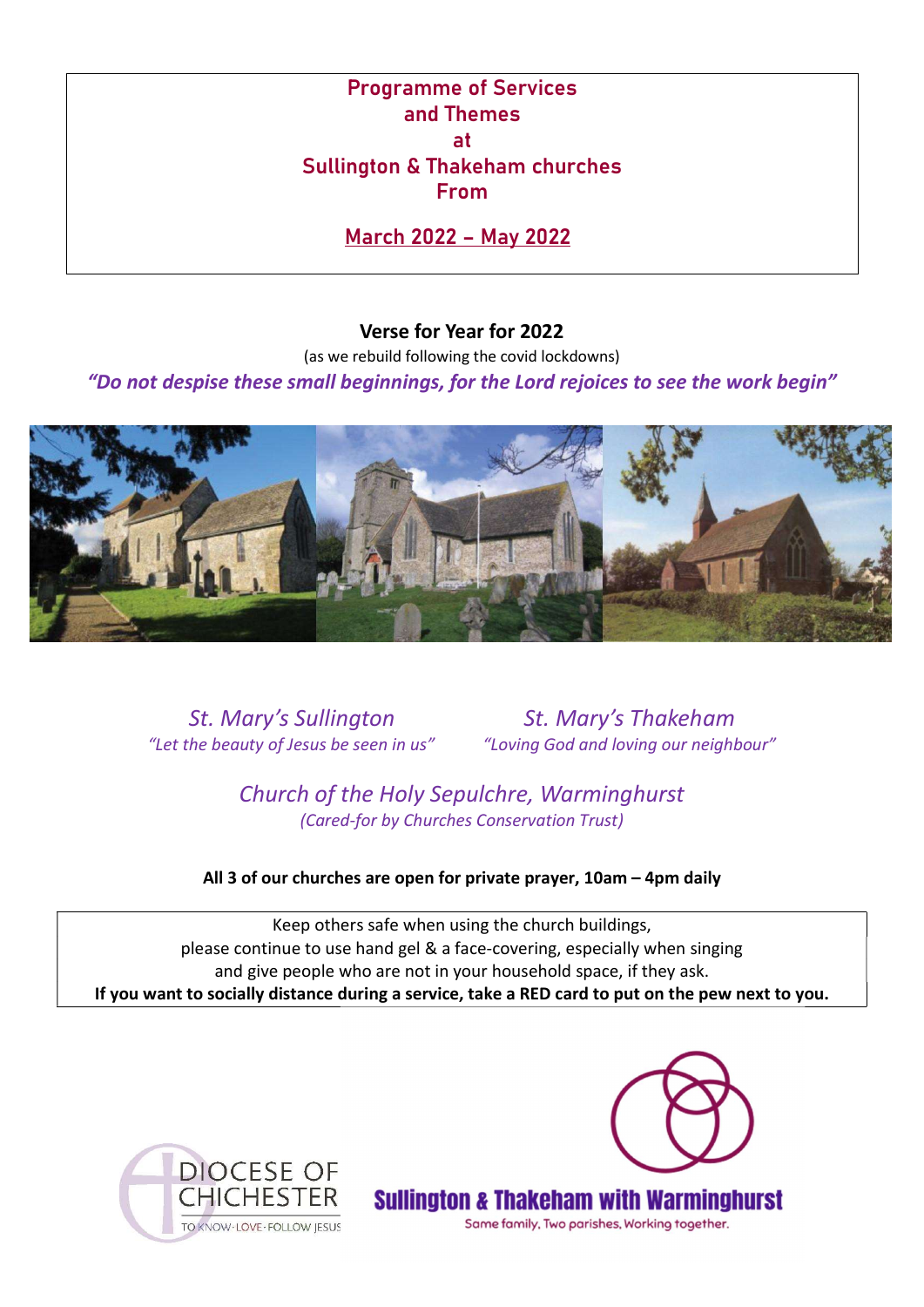| <b>St Mary's, THAKEHAM &amp; St Mary's SULLINGTON Services</b> |                   |                                |                                                               |                                           |  |
|----------------------------------------------------------------|-------------------|--------------------------------|---------------------------------------------------------------|-------------------------------------------|--|
| <b>Date</b>                                                    | <b>Time</b>       | Location                       | <b>Service</b>                                                | <b>Theme</b>                              |  |
|                                                                | 8.30am            |                                |                                                               | See overleaf for Bible readings<br>Lent 1 |  |
| 6 Mar                                                          | 10:30am           | Sullington<br>Thakeham         | Prayer Book Communion (BCP)<br>Joint 'Church For All' Service | <b>Being Humble</b>                       |  |
|                                                                | 3pm               | Sullington                     | Evensong                                                      | A Lenten state of mind                    |  |
|                                                                |                   |                                |                                                               |                                           |  |
| 13 Mar                                                         | 8.30am            | Sullington                     | <b>Celtic Communion</b>                                       | Lent 2                                    |  |
|                                                                | 10.30am           | Thakeham                       | <b>Morning Prayer</b>                                         |                                           |  |
|                                                                | 10:30am           | Sullington                     | <b>Holy Communion</b>                                         |                                           |  |
| 20 Mar                                                         | 8.30am            | Thakeham                       | <b>Celtic Communion</b>                                       | Lent 3                                    |  |
|                                                                | 10:30am           | Sullington                     | Joint Holy Communion                                          |                                           |  |
|                                                                | 10:30am           | Zoom Service *                 | Monthly Zoom Service                                          |                                           |  |
| 27 Mar                                                         | 8:30am            | Sullington                     | <b>Celtic Communion</b>                                       | Lent 4                                    |  |
|                                                                | 10:30am           | Thakeham                       | <b>Family Communion</b>                                       | Mothering Sunday                          |  |
|                                                                | 10:30am           | Sullington                     | <b>Morning Prayer</b>                                         | Mothering Sunday                          |  |
| 3 Apr                                                          | 8.30am            | Sullington                     | Prayer Book Communion (BCP)                                   | Lent 5                                    |  |
|                                                                | 10:30am           | Thakeham                       | Joint 'Church For All' Service                                | See Telescope for details                 |  |
|                                                                | 6pm               | Sullington                     | Evensong<br>*note summer start-time!                          | "Double Trouble at the Rectory"           |  |
| 10 Apr                                                         | 8.30am            | Thakeham                       | <b>Celtic Communion</b>                                       | Lent 6                                    |  |
|                                                                | 10:30am           | Sullington                     | <b>Holy Communion</b>                                         | <b>Palm Sunday</b>                        |  |
|                                                                | 10.30am           | Thakeham                       | <b>Morning Prayer</b>                                         | <b>Palm Sunday</b>                        |  |
| 14 Apr                                                         | 6pm               | Thakeham                       | <b>Maundy Thursday</b>                                        | <b>Communion: Light into Darkness</b>     |  |
| 15 Apr                                                         | 3pm               | Sullington                     | <b>Good Friday</b>                                            | A Meditation at the Cross                 |  |
| 16 Apr                                                         | After 10am        | YouTube                        | <b>Holy Week Readings</b>                                     | <b>Video Presentation</b>                 |  |
| 17 Apr                                                         | 10.30am           | Thakeham                       | <b>Easter Sunday Celebration</b>                              | Easter                                    |  |
|                                                                | 10:30am           | <b>Sullington</b>              | <b>Easter Sunday Holy Communion</b>                           |                                           |  |
|                                                                | 10.30am           | Zoom Service *                 | <b>Easter Sunday Zoom Service</b>                             |                                           |  |
| 24 Apr                                                         | 8.30am            | Sullington                     | <b>Celtic Communion</b>                                       | The first 5 - Genesis                     |  |
|                                                                | 10.30am           | Thakeham                       | <b>Family Communion</b>                                       |                                           |  |
|                                                                | 10:30am           | Sullington                     | <b>Morning Prayer</b>                                         |                                           |  |
|                                                                |                   |                                |                                                               | The first 5 - Exodus                      |  |
| 1 May                                                          | 8.30am<br>10:30am | Sullington<br>Thakeham         | Prayer Book Communion (BCP)                                   | See Telescope for details                 |  |
|                                                                |                   | Sullington                     | Joint 'Church For All' Service                                | "Not mushroom here for dogs"              |  |
|                                                                | 6pm               |                                | Evensong                                                      |                                           |  |
| 8 May                                                          | 8.30am            | Thakeham                       | <b>Celtic Communion</b>                                       | The first 5 - Leviticus                   |  |
|                                                                | 10:30am           | Sullington                     | <b>Holy Communion</b>                                         |                                           |  |
|                                                                | 10.30am           | Thakeham                       | <b>Morning Prayer</b>                                         |                                           |  |
| 15 May                                                         | 8.30am            | Thakeham                       | <b>Celtic Communion</b>                                       | The first 5 - Numbers                     |  |
|                                                                | 10:30am           | Sullington                     | Joint Holy Communion                                          |                                           |  |
|                                                                | 10.30am           | Zoom Service *                 | Monthly Zoom Service                                          |                                           |  |
| 22 May                                                         | 8.30am            | Sullington                     | <b>Celtic Communion</b>                                       | The first 5 - Deuteronomy                 |  |
|                                                                | 10.30am           | Thakeham                       | <b>Family Communion</b>                                       |                                           |  |
|                                                                | 10:30am           | Sullington                     | <b>Morning Prayer</b>                                         |                                           |  |
| 29 May                                                         | 8:30am            | Thakeham                       | Prayer Book Communion (BCP)                                   | Sunday after Ascension                    |  |
| 5 <sup>th</sup> Sunday                                         | 10:30am           | <b>Sullington Village Hall</b> | <b>Community Breakfast &amp; Litter Pick</b>                  |                                           |  |
| 5 Jun                                                          | 8.30am            | Sullington                     | Prayer Book Communion (BCP)                                   | Pentecost                                 |  |
|                                                                | 10:30am           | Thakeham                       | Joint 'Church For All' Service                                | See Telescope for details                 |  |
|                                                                | 6pm               | Sullington                     | Evensong                                                      | "Ma'am's best friends"                    |  |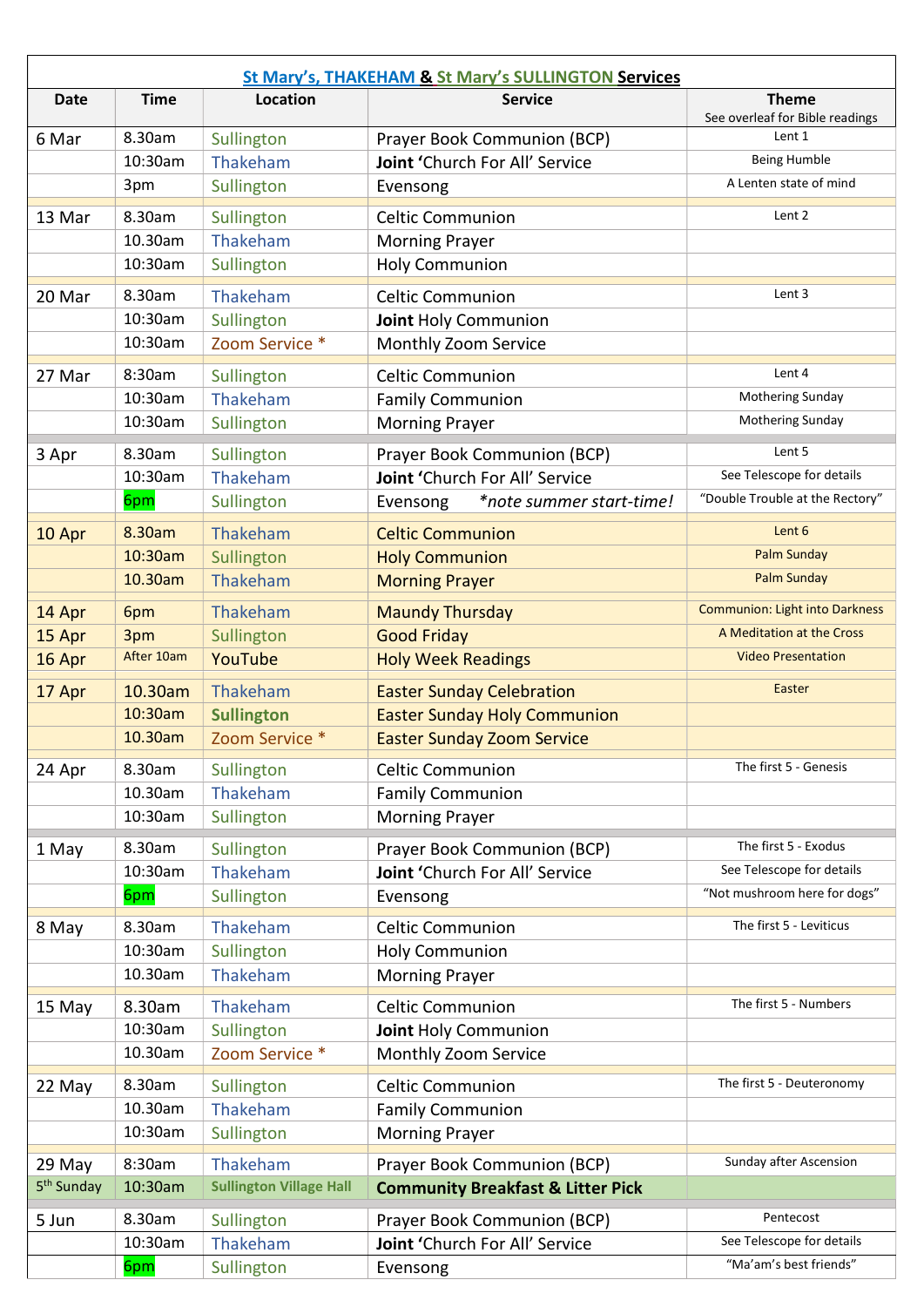The list of Bible readings for Sunday services are below for those who want to read them beforehand. For anyone wanting to study more deeply on these themes, you could read the entire chapter and even the ones around it too, to see the context in which the reading is surrounded.

# Lent & Easter

Lent Reflections will be on:

> Tuesday, 7.30pm on Zoom (bring bread and wine if you want to participate in the agape meal). > Wednesday, 12noon at Thakeham, with a simple communion (and refreshments afterwards).

Reflections will be following "At Home in Lent: The Story of Lent in 46 Objects" by Gordon Giles.

# Lent Sunday Readings

| Lent $1$ :        | Deuteronomy 26:1-11 & Luke 4:1-13       |
|-------------------|-----------------------------------------|
| Lent 2:           | Genesis 15:1-12, 17-18 & Luke 13:31-end |
| Lent 3:           | Isaiah 55:1-9 & Luke 13:1-9             |
| Mothering Sunday: | Exodus 2:1-10 & Colossians 3:12-17      |
| Lent 5:           | Isaiah 43:16-21 & John 12:1-8           |
| Palm Sunday:      | Psalm 118:1-2, 19-end & Luke 19:28-40   |
| Easter Sunday:    | Exodus 14: 15-30 & Luke 24:1-12         |

### Spring Teaching Theme :

You can watch an overview of each book by clicking the link below, or by searching for the 'Bible Project' YouTube channel. These are short and engaging animated videos that give a good background for each Sunday.

- 1. 24 Apr Book of Genesis Video 1 & Video 2
- 2. 8 May Book of Exodus Video
- 3. 15 May Book of Leviticus Video
- 4. 22 May Book of Numbers Video
- 5. 29 May Book of Deuteronomy Video

Find the videos by Googling 'YouTube Bible Project"

# Church For All – JOINT 1st Sunday of the month - hosted by Thakeham Parish:

Details of this joint service will be posted on the Parishes Facebook Page, on the church websites and is available in The Telescope newsletter. Everyone is welcome to explore faith and God in this short, creative, accessible service. There will be fun songs to help us worship, space so we can think and pray, things to do and make as we talk to each other about the service.

And amazingly - this service will start with breakfast!

# Evensong - from Sullington Parish

This ever-popular traditional Evensong services will continue through the next 6 months at the later time of 6pm, now that the evenings are getting lighter. Harold Linfield, David Whitehead and guests will continue to inspire us with old, familiar words and fresh thinking on our Summer Theme of "It's a dog's life: Finding God's comfort and companionships in our pets"

All welcome, including those with 4-legs! Why not enjoy a South Downs walk and a cuppa at the Old Workshop Café before the service (café reopens at Easter)